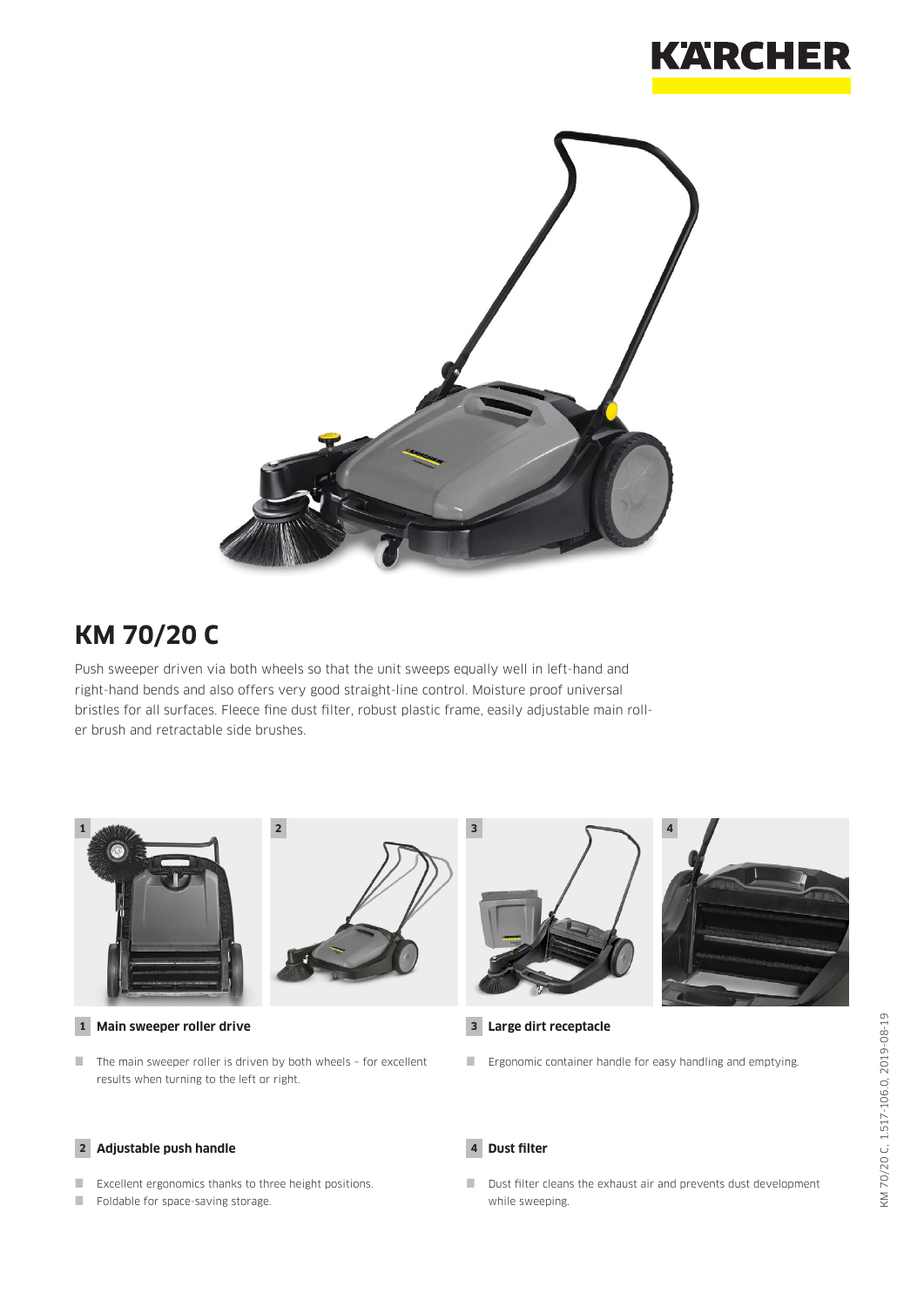# TECHNICAL DATA AND EQUIPMENT

### **KARCHER**



#### **KM 70/20 C**

- $\blacksquare$  Roller brush driven by both wheels
- 3x adjustable push handle
- Continuously adjustable roller brush and side brushes

| Technical data                   |               |                               |
|----------------------------------|---------------|-------------------------------|
| <b>Order No.</b>                 |               | $1.517 - 106.0$               |
| <b>EAN code</b>                  |               | 4039784718029                 |
| <b>Drive</b>                     |               | Manual                        |
| Max. area performance            | $m^2/h$       | 2800                          |
| <b>Working width</b>             | <sub>mm</sub> | 480                           |
| Working width with 1 side brush  | mm            | 700                           |
| Container capacity gross/net     | ш             | 42/20                         |
| Weight                           | kg            | 22                            |
| Dimensions (L x W x H)           | <sub>mm</sub> | $1300 \times 765 \times 1035$ |
| Weight incl. packaging           | kg            | 25,6                          |
| Dimensions packaging (L x W x H) | mm            | 795 × 400 × 935               |
|                                  |               |                               |

#### **Equipment**

| Fine dust filter             | ш |
|------------------------------|---|
| Manual sweep drive           |   |
| Adjustable main roller brush |   |
| Fold-down push handle        |   |
| Dustpan principle            |   |
| Outdoor use                  |   |
| Indoor use                   |   |
| Included in delivery.        |   |

L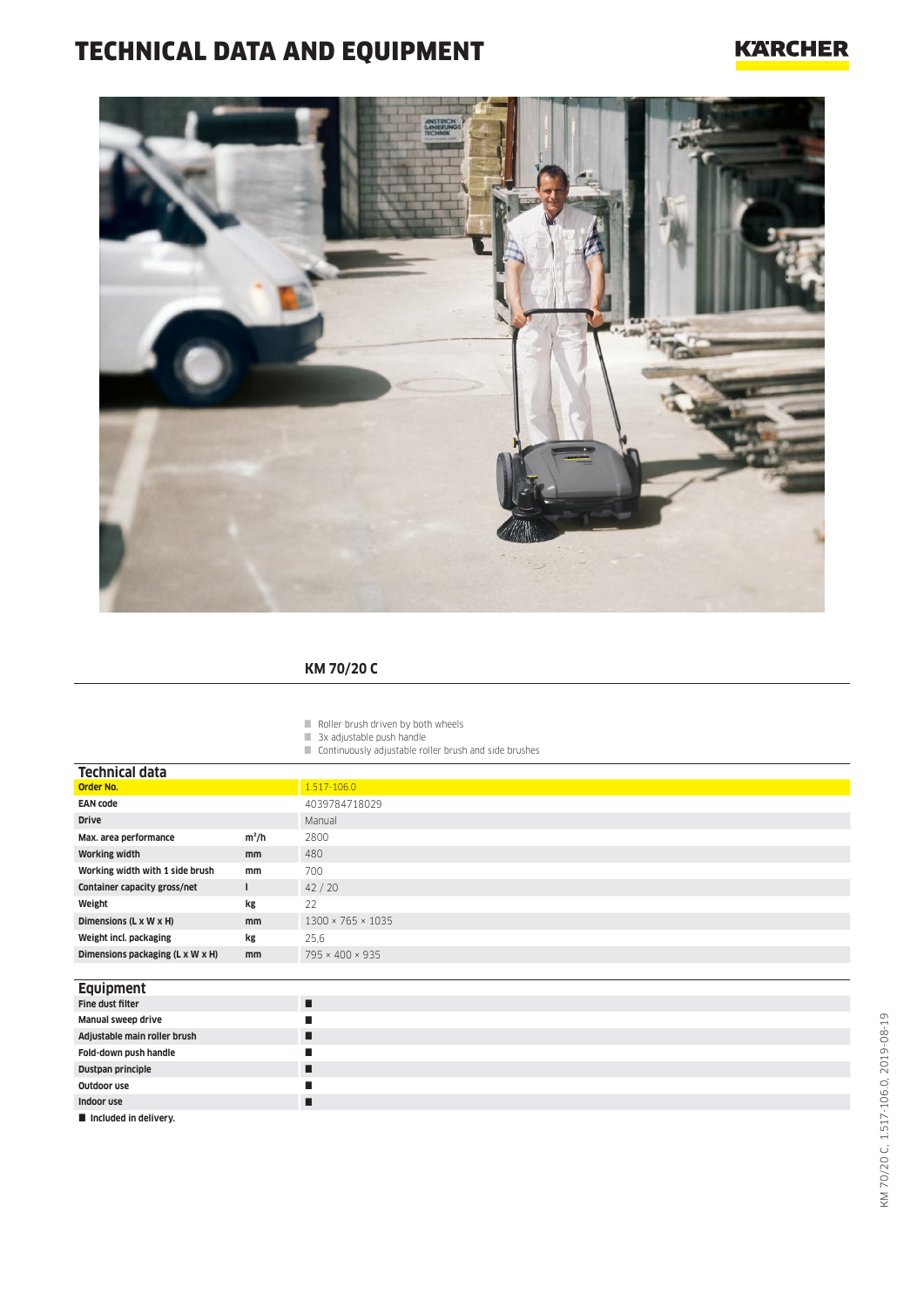### KM 70/20 C 1.517-106.0



|                                             |                         | Order No.                    | Installation ex<br>works | Length /<br>width | Diame-<br>ter | Price | <b>Description</b>                                                                                                                |        |
|---------------------------------------------|-------------------------|------------------------------|--------------------------|-------------------|---------------|-------|-----------------------------------------------------------------------------------------------------------------------------------|--------|
| <b>Standard main roller brushes</b>         |                         |                              |                          |                   |               |       |                                                                                                                                   |        |
| Standard roller brush                       |                         | 6.906-041.0                  |                          | 480 mm            |               |       | Tough standard roller brush with moisture-proof universal<br>bristles for normal soiling on all surfaces. Extremely dura-<br>ble. | п      |
| Foam filter                                 |                         |                              |                          |                   |               |       |                                                                                                                                   |        |
| Filter element                              | $\overline{2}$          | 5.731-642.0                  |                          |                   |               |       | Plastic filter, water-resistant, washable, reduces mainte-<br>nance costs.                                                        | п      |
| Main roller brush, soft/natural             |                         |                              |                          |                   |               |       |                                                                                                                                   |        |
| Main roller brush, soft/mois-<br>ture-proof | $\overline{\mathbf{3}}$ | 6.903-995.0                  |                          | 480 mm            |               |       | Sweeps fine dust on all surfaces indoors and outdoors                                                                             | $\Box$ |
| Main roller brush, hard                     |                         |                              |                          |                   |               |       |                                                                                                                                   |        |
| Main roller brush, hard                     | $\Delta$                | 6.903-999.0                  |                          | 480 mm            |               |       | For the removal of stubborn dirt outdoors                                                                                         | $\Box$ |
| Included in delivery                        |                         | $\Box$ Available accessories |                          |                   |               |       |                                                                                                                                   |        |

Included in delivery.  $\Box$  Available accessories.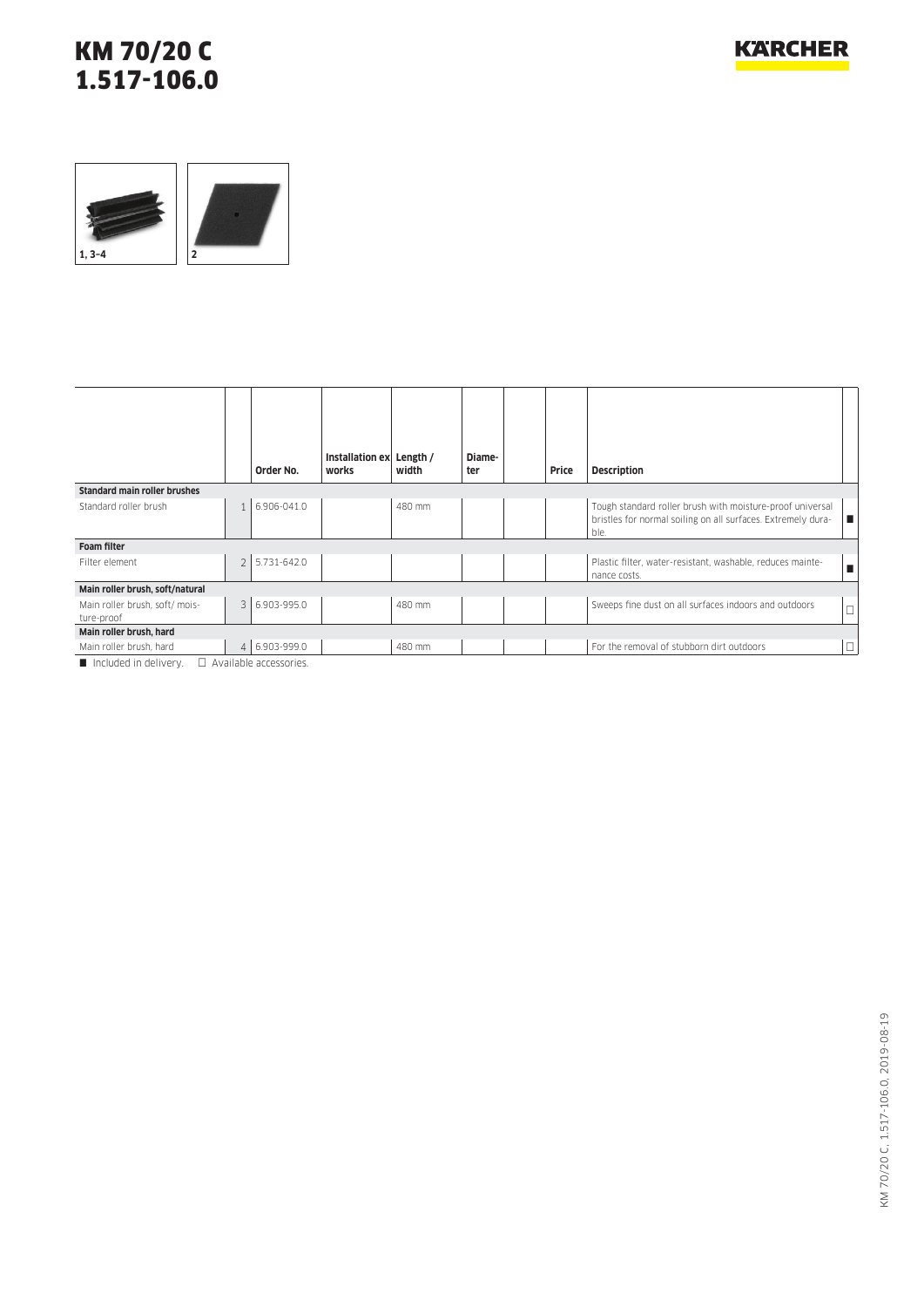## KM 70/20 C 1.517-106.0



|                              | Order No.   | Installation ex Length /<br>works | width | Diame-<br>ter | Price | <b>Description</b>                                                                                                   |
|------------------------------|-------------|-----------------------------------|-------|---------------|-------|----------------------------------------------------------------------------------------------------------------------|
| <b>Standard side brushes</b> |             |                                   |       |               |       |                                                                                                                      |
| Side broom                   | 6.966-005.0 |                                   |       | 330 mm        |       | Standard side brush with moisture-proof universal bristles<br>for normal soiling on all surfaces. Extremely durable. |

 $\blacksquare$  Included in delivery.  $\Box$  Available accessories.